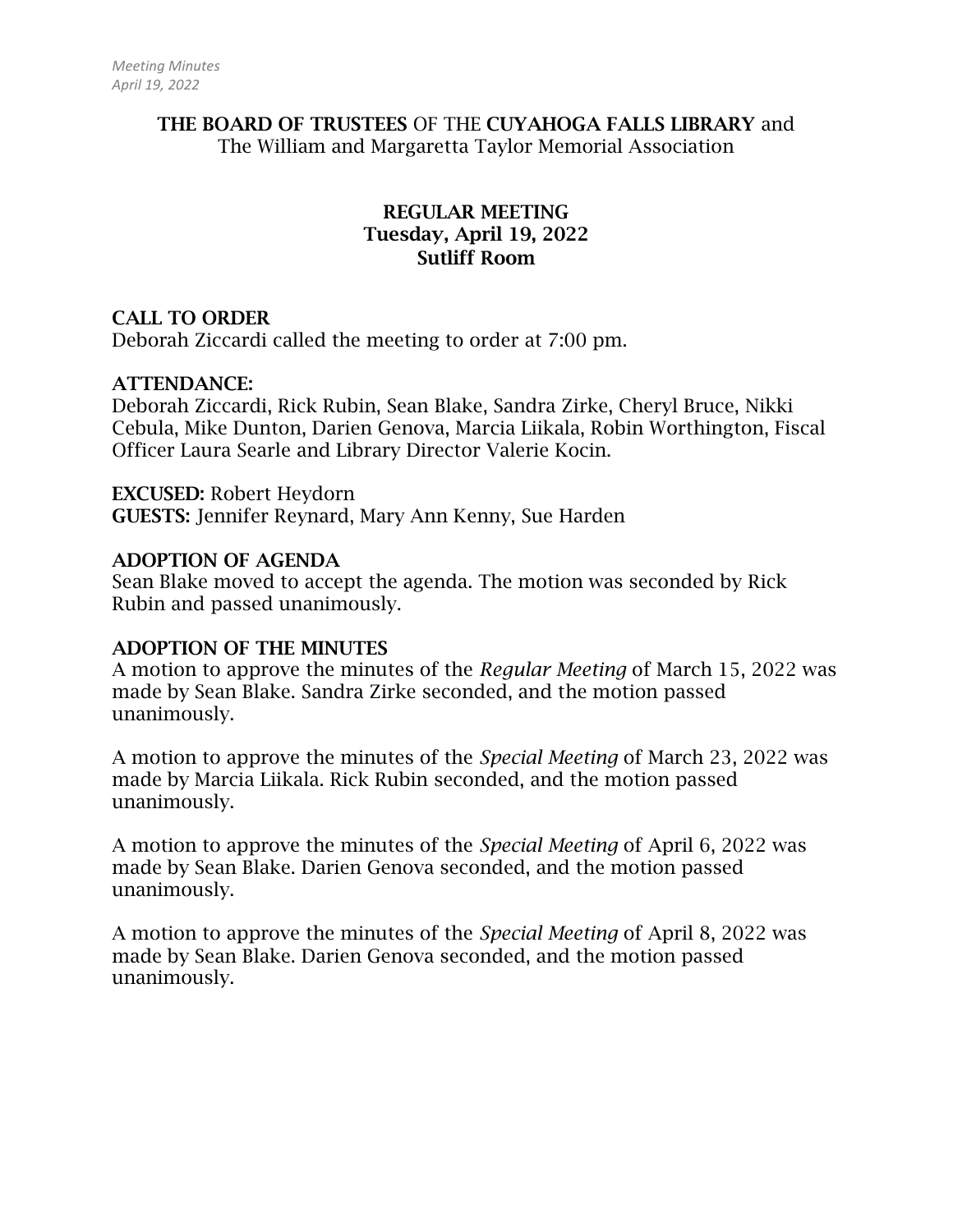#### TREASURER'S REPORT

Laura Searle presented the March 2022 bills in the amount of \$209,714.53. A motion to approve payment was made by Sandra Zirke, seconded by Mike Dunton, and passed unanimously.

The various fund balances as of March 31, 2022 are as follows: General Fund \$2,339,542.30 Special Revenue Fund \$7,166.50 Building Fund \$683,772.15 Endowment Fund \$54,725.52 Affleck Scholarship  $$52,007.54$ CLERK'S BALANCE \$3,137,214.01

The month-to-date Bank Report as follows:

| <b>Huntington Checking</b><br>Petty Cash & Change | \$4,522.25<br>\$110.00 |
|---------------------------------------------------|------------------------|
| Dollar Bank Checking                              | \$53,534.68            |
| Star Ohio                                         | \$3,079,017.08         |
| <b>TOTAL</b>                                      | \$3,137,214.01         |

Sandra Zirke moved to approve the Treasurer's Report, subject to audit; seconded by Mike Dunton. The motion passed unanimously.

RESOLUTION 2022-15: Sandra Zirke moved that the Cuyahoga Falls Library Board of Trustees approve the March donations in the amount of \$335.00, increasing the Adult Non-Fiction expense account line (101.1.54101) by \$335.00. Mike Dunton seconded, and the motion passed unanimously.

RESOLUTION 2022-16: Sandra Zirke moved that the Cuyahoga Falls Library Board of Trustees approve the LSTA Summer Reading Program grant, increasing the Children's Programming expense account line (101.2.53720) by \$633.00. Mike Dunton seconded, and the motion passed unanimously.

RESOLUTION 2022-17: Sandra Zirke moved that the Cuyahoga Falls Library Board of Trustees approve the transfer of \$20,000.00 from the Contingency expense account line (101.0.58900) to Consultant Services expense account line (101.0.53710). Mike Dunton seconded, and the motion passed unanimously.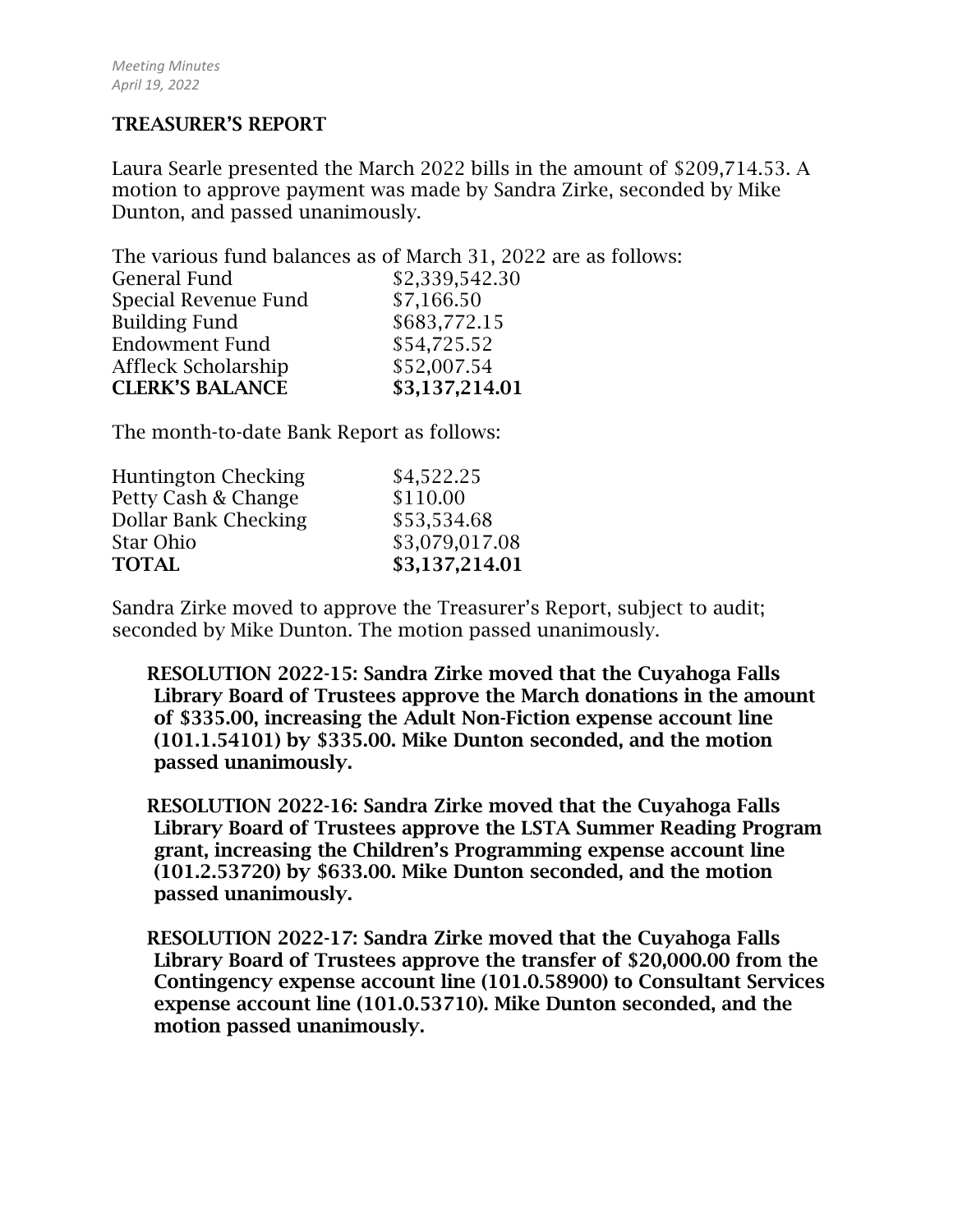# BOARD PRESIDENT REPORT

Deborah Ziccardi thanked our wonderful library staff for their innovative programing and outreach, resulting in an increase in attendance and circulation this month. She reminded the Board that performance review forms are due by April  $25<sup>th</sup>$ . She thanked all the generous donors, including Peggy and John Poulos, Ann Urbank, Margaret Kelly Keenan Brooks and the Roth Family. The library has received several donations in memory of Barbara Urbank. The Falls Art Walk will be April 21 from 5pm until 8pm. She congratulated Dr. Rick Rubin for his presentation on Intellectual Freedom through OLC. She followed up with all vendors who submitted proposals for the director search. She signed the contract with OA and met with them this evening. They hope to have the posting up by next week.

#### COMMITTEE REPORTS

A. AFFLECK SCHOLARSHIP:

The Director does not believe we have any candidates this year.

B. ART:

They are waiting for the policy committee to determine the charge, whether it should continue to be a standing committee.

C. BUILDING:

Mike Dunton did the 18-month walk-through with Rooftec and the roofing supplier. The supplier recommended we move forward with the second part of the roof because there is a long lead time on materials. Speelman is coming to convert one of the doors close to the Sutliff room to be hold doors, and they will also be moving forward with emergency lighting. Rick Rubin asked if any more consideration was given to getting a backup generator. Mike Dunton said that Dominion may run a line for us for free, and he will bring the cost of a natural gas generator to the Board.

D. FRIENDS OF THE LIBRARY:

Sue Harden & Maryann Kenny continue to work in the room. Their volunteers have been cut down from 18 to 6. They found a rack for the book room, but it would need major modifications. Further discussion was moved to New Business.

E. GRAEFE MEMORIAL:

Marcia Liikala asked if it would need to change the bylaws to indicate a non-Board member could be delegated. Sandra Zirke suggested that the committee chair delegate the duty but still hold responsibility.